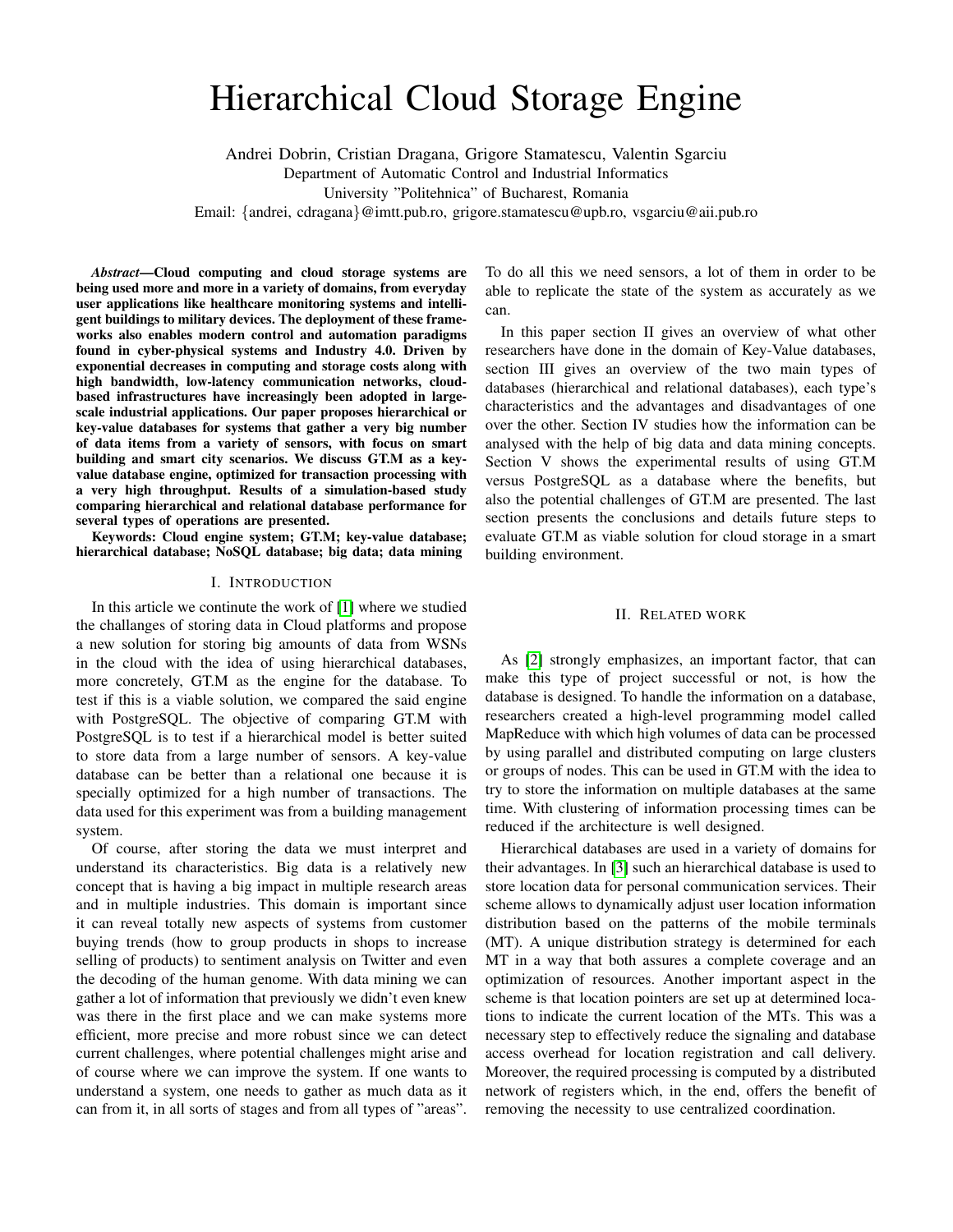# III. HIERARCHICAL DATABASES

Most mainstream database systems like SQL Server, MySQL, DB2, Oracle and others are of a type that is called relational system. This means that we have tables of data and between them we have relationships with the use of keys. This is the prefered type of system because it is sometimes easier for people to understand its concept and implement it. This is done by creating a database with all the information split between tables and then inserting small pieces into each table. Hierarchical databases on the other hand are a different type of system because they store the information, for a particular segment of the data that needs to be stored, or better said for a chunk of a system in one table. This stored information can be separated by keys, but in a different way than in the relational model, their structure is like the one of a tree. With the main key as the root, other keys as leaves and the information stored beneath each leaf.

## *A. Trees in data structures*

A tree is a set of elements connected by straight lines in a non-linear manner and with no closed loops. If a tree has n nodes then, it contains n-1 graph edges. The points of connection are known as children nodes and the segments as branches. The last nodes being called leaves. A tree can either have a central node if it has the structure of a centered graph or have a root node if each other nodes are one graph edge further away from the one considered as the root.

To generate a rooted tree we have this mathematical function:

$$
T(x) = \sum_{n=1}^{\infty} T_n x^n = x \exp \sum_{r=1}^{\infty} \frac{1}{r} T(x^r)
$$

This function is related to the one used for generating a number of unrooted trees by:

$$
t(x) = \sum_{n=1}^{\infty} t_n x^n = T(x) - \frac{1}{2} [T^2(x) - T(x^2)]
$$
  
From [4] we know that:  

$$
\lim_{n \to \infty} \frac{t_n n^{5/2}}{\alpha^n} = \beta
$$
Where the two constants are given by:  

$$
\alpha = \lim_{n \to \infty} \frac{T_n}{T_{n-1}} = 2.955765
$$

$$
\beta = \frac{1}{\sqrt{2\pi}} [1 + \sum_{k=2}^{\infty} T(\frac{1}{\alpha^k}) \frac{1}{\alpha^k}]^{3/2} = 0.5349485
$$

# *B. Hierarchical database vs relational database*

Even though key-value databases are less common, they are used in a variety of systems in which they work better than relational databases for those types of applications. For example, one type of system in which relational databases do not work very well, even if there exist these types of systems from Oracle, are core banking systems. In core banking systems, there is a need for a database engine that supports multiple transactions per second for each client and moreover, in some periods of the year like quarter interest calculation and financial year end, the number of transactions posted is of a very big order. This can affect a lot how the system behaves in such an event and a lot of things can happen that can temporarily disrupt its functionality or even stop it which is of course unacceptable.

A good system design can prevent this, but in the case of a key-value database it is easier to support this kind of transactions because the database can be implemented in such a way that all the information which is needed for these operations can be stored in one single table or in the worst case in a few tables that relate to each other with exact pointers. So, if the database has a good design and all operations which affect its state or the query run on it does not need a lot of additional operations which have a big impact on the processor, this type of database is much faster when it comes to processing multiple transactions per second from multiple sources.

A visual representation of the main difference between the two types of databases can be seen in the below figure [1:](#page-2-0)

As it can be seen in the above figure, a key-value database looks like an index in a relational database and it does have a lot of the features of an index. At a first glance, the first type of database can be easier to understand and to grasp the different pieces of information which it stores then the second type of database, but this is just at the beginning, before we understand the hierarchical model since this model can be constructed in a way that resembles the real system more clearly. In time, this can be much easier to work with.

## *C. Advantages and disadvantages of hierarchical databases*

At a first glance, Relational databases are superior to NoSQL ones and this is because of three reasons:

- Difficult or impossible to extend the data model if the applications that uses it are constructed in a very tight way since they will also need to be modified;
- It is not easy to force consistency between all logical entities;
- Queries can take a lot of time if they are complex and no keys or indexes are used or they do not follow the model of the database.

Even with these disadvantages, hierarchical databases are faster than relational databases. If they are designed for a single type of application they are a better choice, meaning we do not intend to use the same database for other applications which were not designed to work with this model. Moreover, in the case of multiple transaction per second relational databases have a hard time coping with all the data whereas key-value databases can process them instantly.

# *D. GT.M*

GT.M is a high-throughput key-value database engine optimized for transaction processing, it is a NoSQL database type. It is an implementation of ANSI standard M for several UNIX systems and Linux, but now a version for Windows has been developed. Since 2000 the database is open source and is maintained by FIS Global, a company that offers financial applications and data storage solutions, since it is being used for the FIS Profile banking application which powers many banks on a world-wide coverage, the biggest being ING DIRECT in Spain, Romania, France, Italy, Holland, India, UK.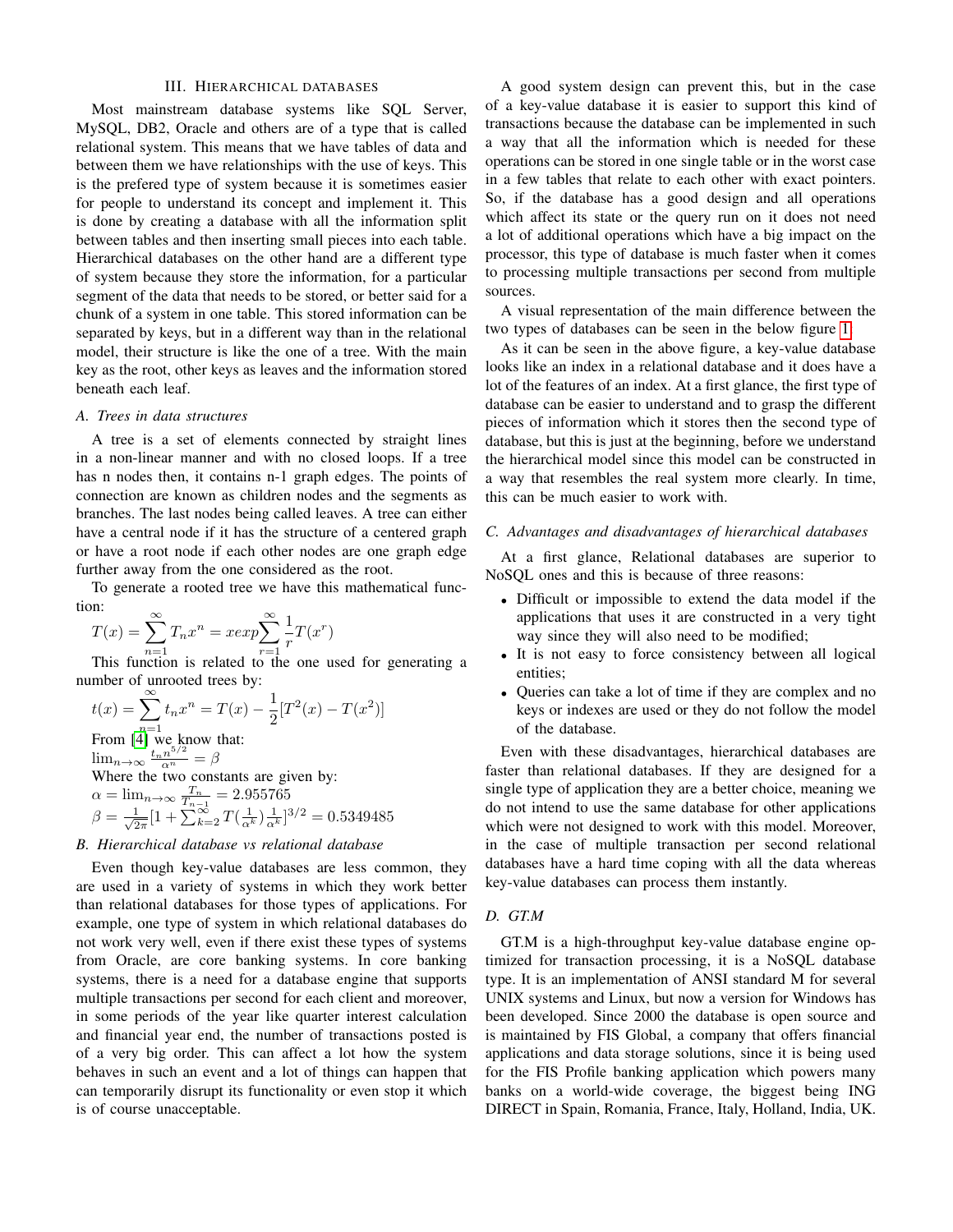

<span id="page-2-0"></span>Fig. 1. Relational (left) vs. hierarchical (right) databases

Also, the database is used in other industries like healthcare, transportation, manufacturing and others. [\[5\]](#page-5-4)

GT.M is used mainly as a core banking system and as it is noted in [\[6\]](#page-5-5), the quality and availability of service is very important for such a system. If this is not the case, the system cannot perform well and customer satisfaction is out of the question. In today's era customers have great expectations from their banks and they demand 24/7 100% availability of service. Since GT.M is almost 50 years old and it is used in some of the biggest banks, shop chains and insurance companies it proves its capabilities and advantages. This makes it a possible candidate for a cloud engine server that is used to store sensor data since it can process transactions at a very high speed.

In hierarchical databases, natively, you can't use relational queries. Instead an interface has to be created in order to support this type of language. This is not a simple task since the queries might be very complex or even if the query looks simple, the actual operations on the database can be very hard on the disk and processor if the interface is not correctly designed. Therefore, the interface to a hierarchical DBMS poses a difficult translation challenge [\[7\]](#page-5-6). When creating such an interface these guidelines have to be considered:

- Include all SQL features that can be translated to DL/1 features to make use of efficient IMS capabilities;
- Include SQL features that are frequently used in applications so that most of the applications can be covered by the defined SQL subset;
- Exclude SQL features that are seldom utilized to avoid the implementation of a relational DBMS and the run time overhead of a large system. [\[8\]](#page-5-7)

## IV. RESULTS

To test if GT.M is faster and if it is with how much, a comparison with PostgreSQL has been done with a set of data from the temperature sensors used in a building management system. The building is the new research facility, built in 2016 in the Polytechnic University of Bucharest campus. The data is represented by two columns: one with the date-time value when the data was recorded and the second with the actual value read by the sensor.

The simulation was done on the same machine, in the same conditions, at the same time by importing in PostgreSQL a file and then in GT.M the same file. The machine had Ubuntu 14.04 since it is the best version of Ubuntu that can run GT.M at the current moment. The import in both databases was done from command line to minimise the differences.

As it can be seen in figure [2,](#page-3-0) as the record number per seconds increases so does the gap between the two databases types. For example, GT.M is 12 times faster than PostgreSQL for a file with more than 4.000.000 records. This is a very important gap, but it is also a very important observation: such a database has benefits only for very large sets of data. If the dataset per second that needs to be recorded in the database is relatively small, the benefits of a hierarchical database are not easily seen.

Testing reveals a another challenge with the hierarchical database: the algorithm must assure that the received data has different values for the first column because if they do not (the sensors send data very fast and they cannot include milliseconds in the date-time value for example, only the last value of the sensor will be stored in the database.

One of the benefits of GT.M is that the code is "embedded" in the database so we can program everything in the database, even every transaction type individually. Adding a programmed count as an additional column in the database (to allow duplicates the first file column) increases the transactioning time by a big coefficient as it can be seen in Figure [3](#page-3-1)

Even though this might seem like a disadvantage of a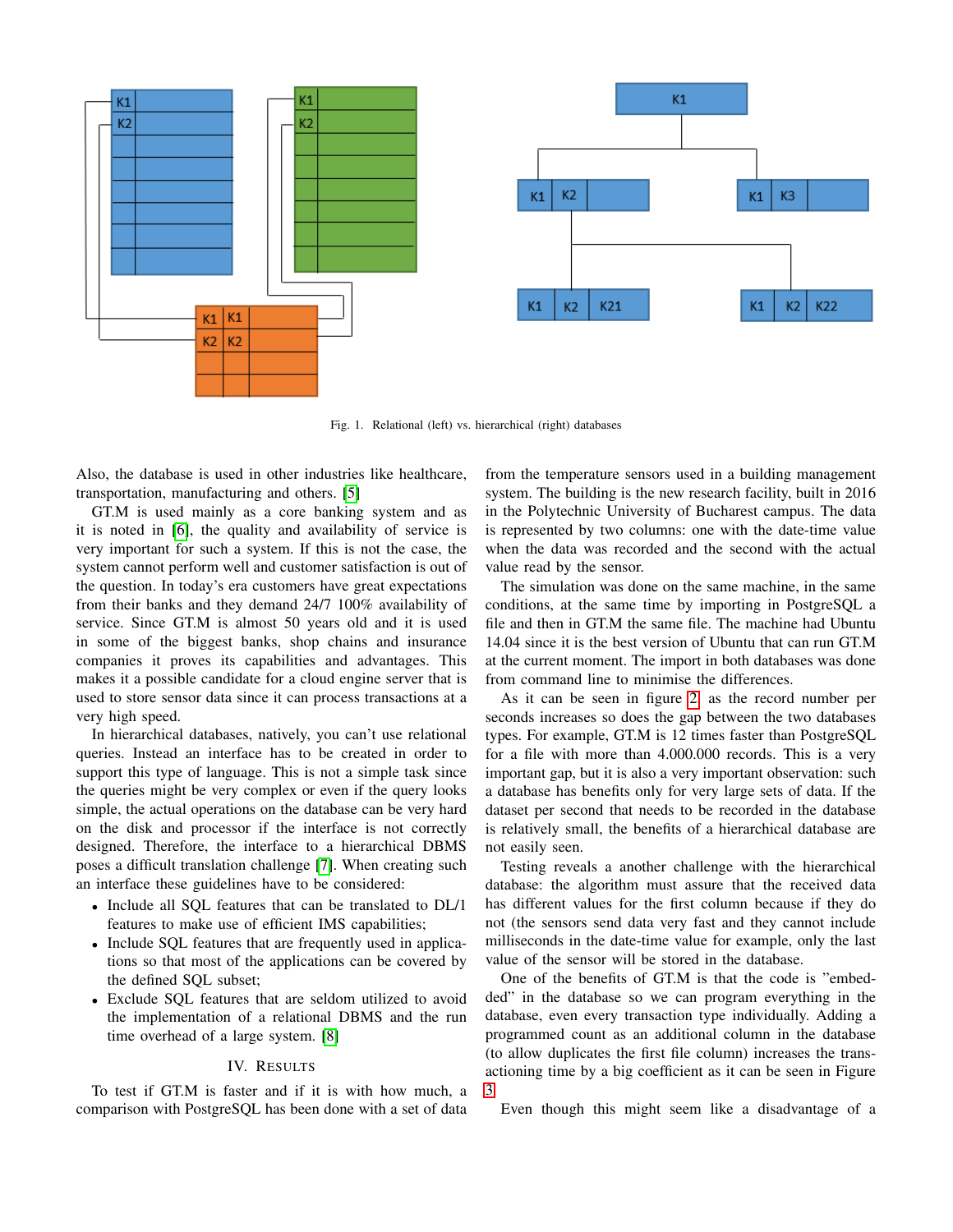

<span id="page-3-0"></span>Fig. 2. PostgreSQL vs GT.M transactions time





<span id="page-3-1"></span>Fig. 3. GT.M with and without transaction processing

hierarchical database, it can be used in as an advantage for the end users by making a lot of the processing of the incoming information before saving the data in the database and not after the data is recorded, reducing the time needed to do some of the operations when we retrieve the information to present it to the user. Operations on the same dataset, under the same keys (for example, the data stored for the same sensor) is much faster in a hierarchical database since retrieving all previous data is very fast.

In an hierarchical database the data can either be saved as separate columns or in the same value with a chosen separator. This is useful since saving a column to the hierarchical database is actually an operation. For example, if we want to save four columns:

- Identifier: an ID or other type of unique identifier;
- Moment: Date-time value of the time the sensor read the data from the environment;
- Value: Actual data value;



<span id="page-3-2"></span>Fig. 4. INSERT statement 4 columns with GT.M values separately

• Description: Other relevant data that we might want to save.

We could do it in the form of:

- SensorData(SensorName,Identifier,"Moment") = Moment;
- SensorData(SensorName,Identifier,"Value") = Value;
- SensorData(SensorName,Identifier,"Description") = Description;

In which case we would have to do three saving operations on the GT.M table. On the other hand if we would save the data like this:

• SensorData(SensorName,Identifier) = Moment—Value—Description;

We would gain a lot of transaction time as it can be seen in Figures [4](#page-3-2) and [5:](#page-4-0)

As it can be seen in the first Figure, the difference has dropped significantly between GT.M and PostgreSQL. That is because even saving the data in the save field with a chosen separator a little processing of the transaction is required and an additional if statement is mainly responsible for the big difference.

To better observe the differences between the two database engines a test for the "SELECT" and "DELETE" queries has been done with the "WHERE" clause "Value<sub>i</sub> 60.0". The results can be seen in Figures [6](#page-4-1) and [7:](#page-4-2)

All the results can be better seen in the below table with the average improvements of GT.M over PostgreSQL:

#### V. APPLICATION TO BIG DATA AND DATA MINING

The amount and types of digital data is increasing almost exponentially comparing with a few years back. All intended users need advanced data analysis tools and services and scalable architectures to be able to extract useful information from big data repositories. Cloud computing systems offer such support for addressing both the computational and data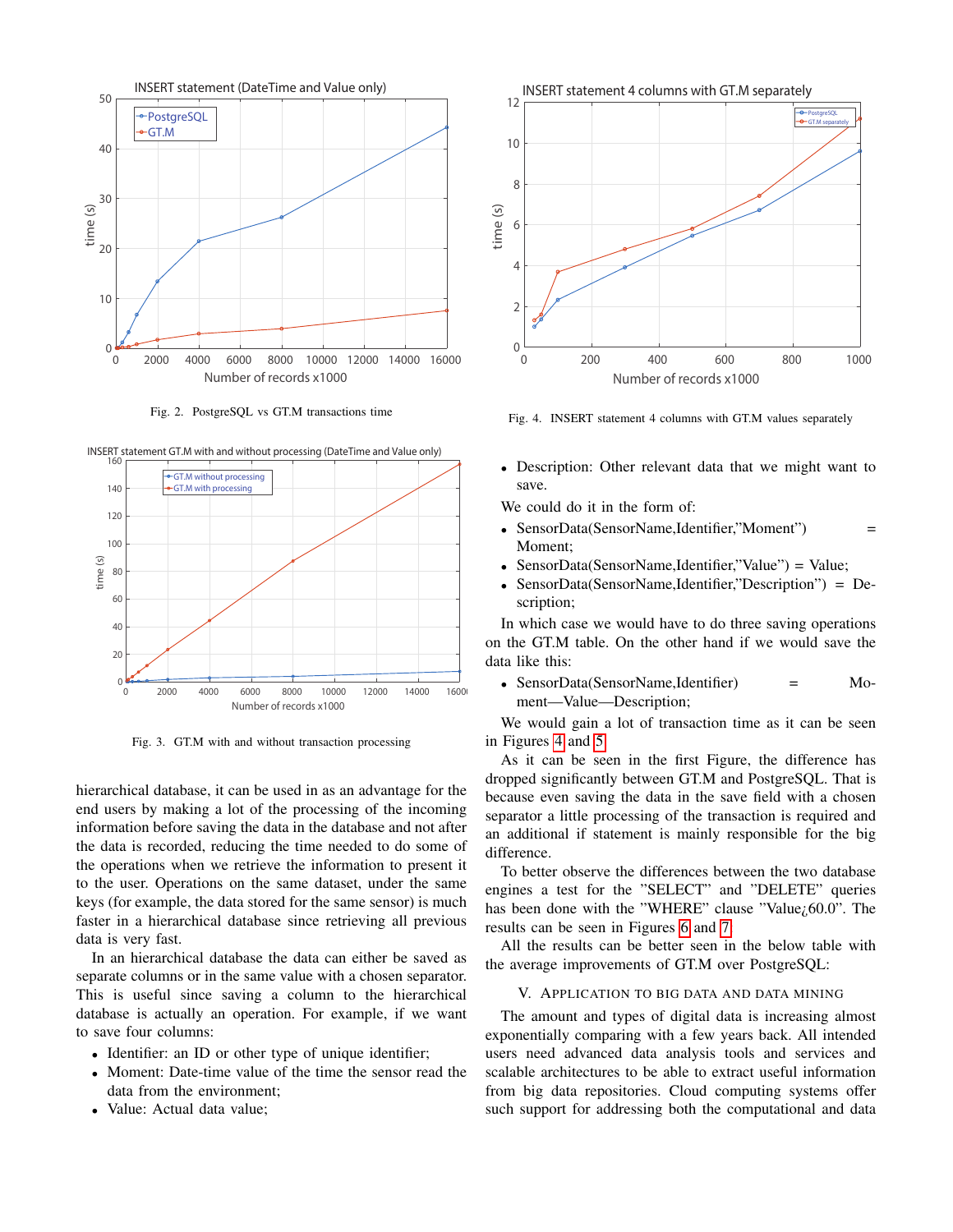

<span id="page-4-0"></span>Fig. 5. INSERT statement 4 columns with GT.M values together



<span id="page-4-1"></span>Fig. 6. SELECT statement

| TABLE:<br>ш |  |
|-------------|--|
| ZONES       |  |

| <b>Operation</b>                   | Average improvement coeficient |
|------------------------------------|--------------------------------|
| Simple INSERT                      | 8.08                           |
| INSERT with GT.M stored separately | 0.8                            |
| INSERT with GT.M stored together   | 2.55                           |
| <b>SELECT</b>                      | 1.16                           |
| DEI FTE                            | በ 53                           |

storage needs of big data mining and parallel knowledge discovery applications. [\[9\]](#page-5-8)



<span id="page-4-2"></span>Fig. 7. DELETE statement

# *A. Big data*

Big data means looking into information that is already at your disposal, but looking at it from multiple, different perspectives. This gives us the opportunity to understand things that previously were not even thought of. The concept can be implemented in multiple domains like banking, financial, building management systems, marketing, telecommunication, medical, life science, healthcare, social data and many more.

One implication of big data is that humans, especially non-scientific people, have a really new and totally different concept of what the data that is around them every day means. Where formerly everything was signal, now 99% is noise, which can lead some to be overwhelmed and make it noncost-effective to keep analyzing the said data, especially if the filter of the information is not adequate. [\[10\]](#page-5-9)

One important aspect that big data can be used in the domain of databases which store sensor data is that not only realtime data is stored, but also a lot of information prior, during and after a fault in the whole system [\[11\]](#page-5-10). With Big Data techniques we can better understand what went wrong and how it went wrong by observing all the components of the system. This brings the advantage of faster locating the challenge since it could have started in a place we would not think to look in the beginning.

As [\[12\]](#page-5-11) states, big data is characterized by 3 Vs: Volume, Velocity, and Variety. GT.M is a very good candidate to store information since it can support all these 3 important characteristics. It can deal with a very big and varied amount of data in a short period of time.

# *B. Data mining*

Data mining has given impressive results in almost every domain (e.g. healthcare, wireless sensor networks, social networks, etc) with the development of various algorithms. The first limitation of data mining is that each process needs its